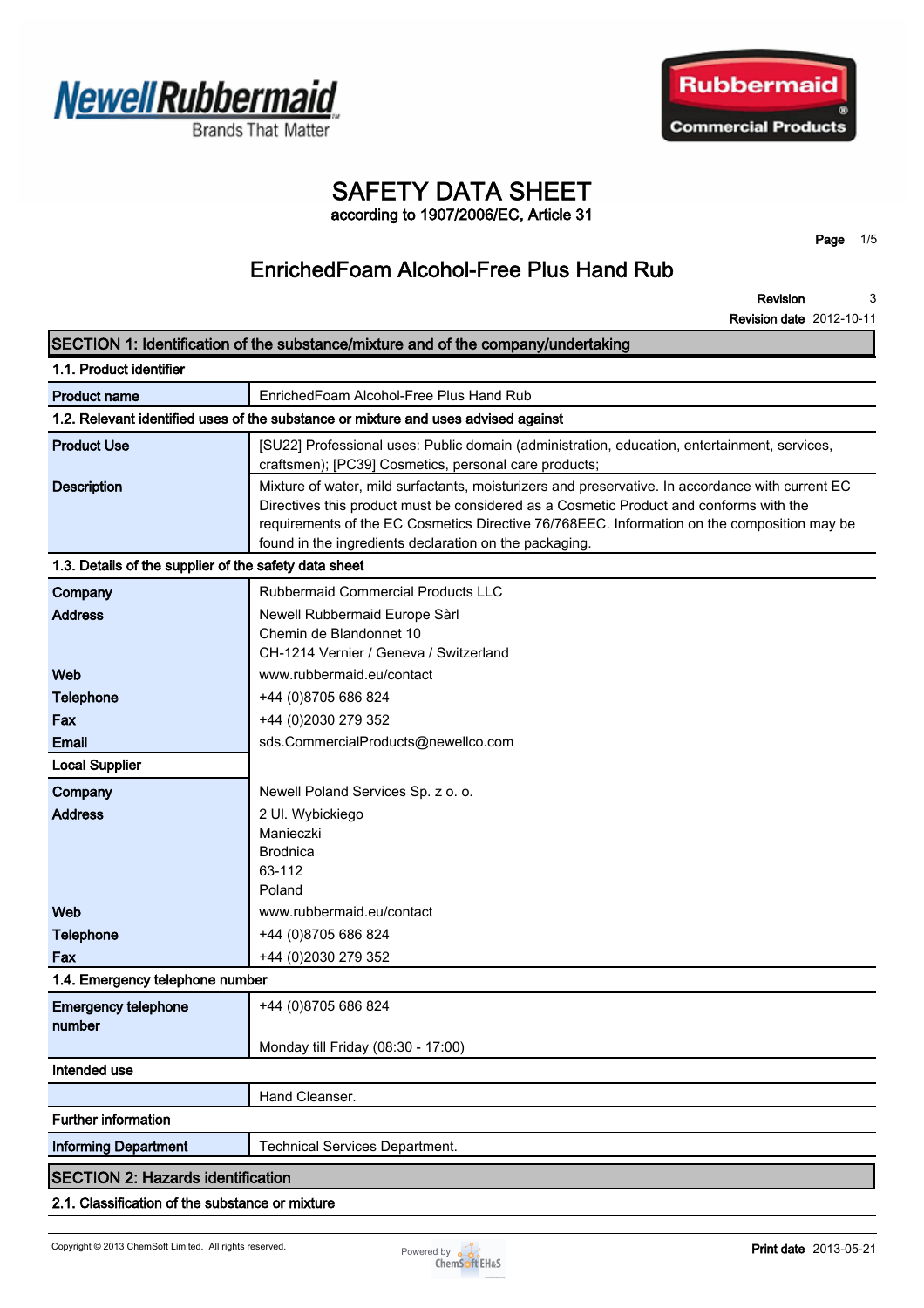**Revision Revision date 2012-10-11 3**

| 2.1. Classification of the substance or mixture                   |                                                                                                                                                                                                                                                                                                                                                     |
|-------------------------------------------------------------------|-----------------------------------------------------------------------------------------------------------------------------------------------------------------------------------------------------------------------------------------------------------------------------------------------------------------------------------------------------|
| <b>Main hazards</b>                                               | No Significant Hazard                                                                                                                                                                                                                                                                                                                               |
| 2.2. Label elements                                               |                                                                                                                                                                                                                                                                                                                                                     |
|                                                                   | The product meets the criteria laid down in the European Directive for Cosmetics products<br>76/768/EEC.<br>Not classified as hazardous according to 67/548/EEC and 99/45/EC.                                                                                                                                                                       |
| <b>Risk phrases</b>                                               | No Significant Hazard.                                                                                                                                                                                                                                                                                                                              |
| <b>Further information</b>                                        |                                                                                                                                                                                                                                                                                                                                                     |
| <b>Classification system</b>                                      | The product meets the criteria laid down in the European Directive for Cosmetics products<br>76/768/EEC.<br>Not classified as hazardous according to 67/548/EEC and 99/45/EC.                                                                                                                                                                       |
| <b>SECTION 3: Composition/information on ingredients</b>          |                                                                                                                                                                                                                                                                                                                                                     |
| <b>Description</b>                                                |                                                                                                                                                                                                                                                                                                                                                     |
|                                                                   | Mixture of water, mild surfactants, disinfectant and preservative. In accordance with current EC<br>Directives this product must be considered as a Cosmetic Product and conforms with the<br>requirements of the EC Cosmetics Directive 76/768EEC. Information on the composition may be<br>found in the ingredients declaration on the packaging. |
| <b>SECTION 4: First aid measures</b>                              |                                                                                                                                                                                                                                                                                                                                                     |
| 4.1. Description of first aid measures                            |                                                                                                                                                                                                                                                                                                                                                     |
| Inhalation                                                        | Unlikely to occur when used as directed.                                                                                                                                                                                                                                                                                                            |
| Eye contact                                                       | Rinse immediately with plenty of water. Seek medical attention if irritation or symptoms persist.                                                                                                                                                                                                                                                   |
| Ingestion                                                         | Unlikely to occur when used as directed. Rinse mouth thoroughly. If ingested, induce vomiting, but<br>only under medical supervision. Seek medical attention if irritation or symptoms persist.                                                                                                                                                     |
| <b>SECTION 5: Firefighting measures</b>                           |                                                                                                                                                                                                                                                                                                                                                     |
| 5.1. Extinguishing media                                          |                                                                                                                                                                                                                                                                                                                                                     |
|                                                                   | Not flammable, but if involved in a fire, the primary container and supplementary packaging may<br>generate noxious and irritating fumes, including carbon monoxide, as with any organic material.<br>Carbon dioxide (CO2). Powder. Water. Foam.                                                                                                    |
| 5.3. Advice for firefighters                                      |                                                                                                                                                                                                                                                                                                                                                     |
|                                                                   | Wear suitable protective equipment. Wear suitable respiratory equipment when necessary.                                                                                                                                                                                                                                                             |
| <b>SECTION 6: Accidental release measures</b>                     |                                                                                                                                                                                                                                                                                                                                                     |
|                                                                   | 6.1. Personal precautions, protective equipment and emergency procedures                                                                                                                                                                                                                                                                            |
|                                                                   | Wear suitable protective equipment. Keep personnel away from spill. Surfaces contaminated with<br>the product will become slippery.                                                                                                                                                                                                                 |
| 6.2. Environmental precautions                                    |                                                                                                                                                                                                                                                                                                                                                     |
|                                                                   | Do not allow undiluted product or large quantities of it to reach ground water, water bodies or<br>sewage system.                                                                                                                                                                                                                                   |
| 6.3. Methods and material for containment and cleaning up         |                                                                                                                                                                                                                                                                                                                                                     |
|                                                                   | Absorb with inert, absorbent material.                                                                                                                                                                                                                                                                                                              |
| <b>SECTION 7: Handling and storage</b>                            |                                                                                                                                                                                                                                                                                                                                                     |
| 7.1. Precautions for safe handling                                |                                                                                                                                                                                                                                                                                                                                                     |
|                                                                   | No special precautions, except to be aware that spillages will make floors slippery.                                                                                                                                                                                                                                                                |
| 7.2. Conditions for safe storage, including any incompatibilities |                                                                                                                                                                                                                                                                                                                                                     |
|                                                                   | Store in a cool, dry area. Do NOT allow to freeze.                                                                                                                                                                                                                                                                                                  |
|                                                                   |                                                                                                                                                                                                                                                                                                                                                     |
| <b>SECTION 8: Exposure controls/personal protection</b>           |                                                                                                                                                                                                                                                                                                                                                     |

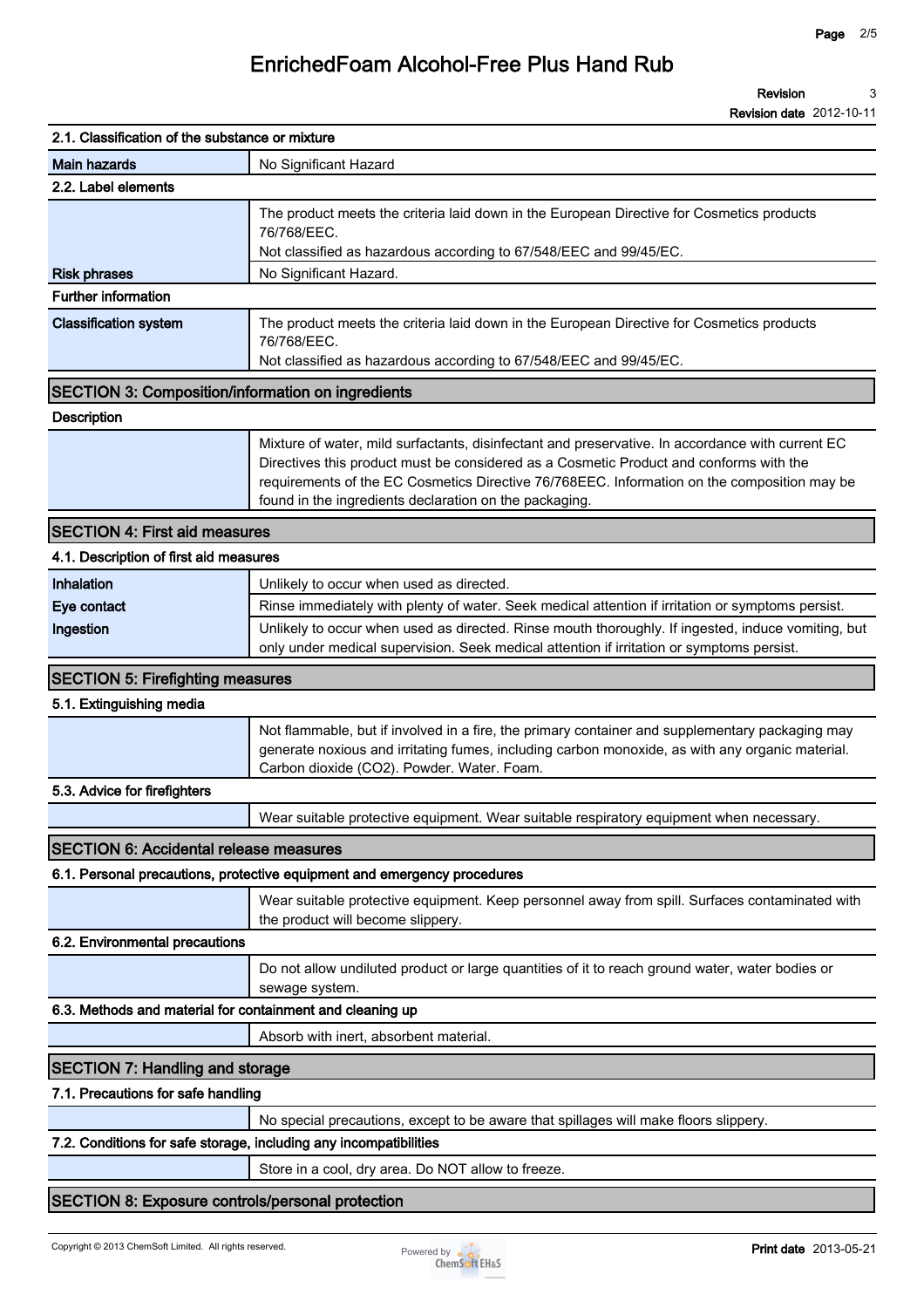#### **8.1.1. Exposure Limit Values**

|                                          | The product does not contain any relevant quantities of materials with critical values that have to<br>be monitored at the workplace. |
|------------------------------------------|---------------------------------------------------------------------------------------------------------------------------------------|
| 8.2. Exposure controls                   |                                                                                                                                       |
| 8.2.2. Individual protection<br>measures | Wear suitable protective equipment.                                                                                                   |
| Eye / face protection                    | Not normally required.                                                                                                                |
| Skin protection -<br>Handprotection      | Not required when used as directed.                                                                                                   |

#### **SECTION 9: Physical and chemical properties**

#### **9.1. Information on basic physical and chemical properties**

|                                | State   Liquid                                    |
|--------------------------------|---------------------------------------------------|
|                                | <b>Colour</b> According to Product specification. |
|                                | Odour   Odourless                                 |
|                                | $pH$ 5 - 7                                        |
| Boiling point 100 °C           |                                                   |
| Flash point $> 100 °C$         |                                                   |
| Relative density $0.98 - 1.02$ |                                                   |
|                                | Viscosity 28 - 32 Secs @ $25^{\circ}$ C           |

#### **Autoignition temperature**

| Product is not self-igniting. |  |
|-------------------------------|--|
|-------------------------------|--|

| <b>SECTION 10: Stability and reactivity</b>  |                                                                                                                                                                                                                 |
|----------------------------------------------|-----------------------------------------------------------------------------------------------------------------------------------------------------------------------------------------------------------------|
| 10.2. Chemical stability                     |                                                                                                                                                                                                                 |
|                                              | Stable under normal conditions. Will not decompose if stored and used as recommended.                                                                                                                           |
| 10.4. Conditions to avoid                    |                                                                                                                                                                                                                 |
|                                              | Do NOT allow to freeze.                                                                                                                                                                                         |
| 10.6. Hazardous decomposition products       |                                                                                                                                                                                                                 |
|                                              | Carbon oxides.                                                                                                                                                                                                  |
| <b>SECTION 11: Toxicological information</b> |                                                                                                                                                                                                                 |
| 11.1. Information on toxicological effects   |                                                                                                                                                                                                                 |
| <b>Acute toxicity</b>                        | No data is available on this product.                                                                                                                                                                           |
| Skin corrosion/irritation                    | No irritation expected.                                                                                                                                                                                         |
| Repeated or prolonged<br>exposure            | Non-irritant, though prolonged use will degrease the skin to some extent, which may then leave<br>the skin of a few particularly sensitive individuals more susceptible to other irritants.                     |
| 11.1.4. Toxicological Information            |                                                                                                                                                                                                                 |
|                                              | The product meets the criteria laid down in the European Directive for Cosmetics products<br>76/768/EEC. Non-toxic; taken internally may produce gastro-intestinal irritation and discomfort.                   |
| <b>SECTION 12: Ecological information</b>    |                                                                                                                                                                                                                 |
| 12.2. Persistence and degradability          |                                                                                                                                                                                                                 |
|                                              | Readily biodegradable.                                                                                                                                                                                          |
| 12.3. Bioaccumulative potential              |                                                                                                                                                                                                                 |
|                                              | Does not bioaccumulate.                                                                                                                                                                                         |
| <b>Further information</b>                   |                                                                                                                                                                                                                 |
|                                              | Product is based on biodegradable materials, and examination of the formula suggests a low<br>ecological impact if handled correctly. Do not allow undiluted product to reach ground water or<br>water courses. |

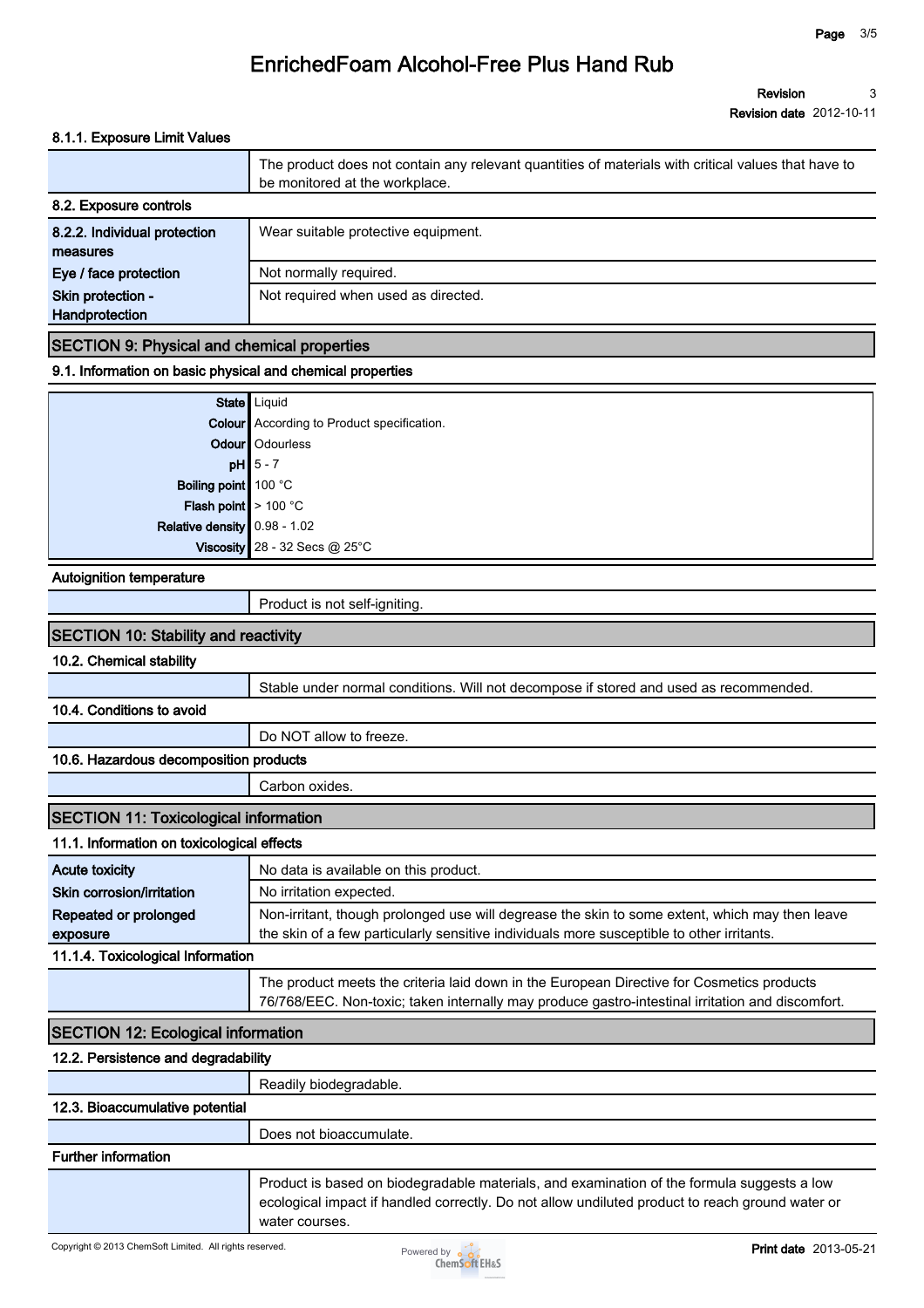| <b>Further information</b>                              |                                                                                                                                                                                                                                                                                                                                                                                                                                                                                                                                                                                                         |
|---------------------------------------------------------|---------------------------------------------------------------------------------------------------------------------------------------------------------------------------------------------------------------------------------------------------------------------------------------------------------------------------------------------------------------------------------------------------------------------------------------------------------------------------------------------------------------------------------------------------------------------------------------------------------|
|                                                         | The surfactant(s) contained in this preparation complies(comply) with the biodegradability criteria<br>as laid down in Regulation (EC) No.648/2004 on detergents. Data to support this assertion are<br>held at the disposal of the competent authorities of the Member States and will be made available<br>to them, at their direct request or at the request of a detergent manufacturer.                                                                                                                                                                                                            |
| <b>SECTION 13: Disposal considerations</b>              |                                                                                                                                                                                                                                                                                                                                                                                                                                                                                                                                                                                                         |
| <b>General information</b>                              |                                                                                                                                                                                                                                                                                                                                                                                                                                                                                                                                                                                                         |
|                                                         | Dispose of in compliance with all local and national regulations.                                                                                                                                                                                                                                                                                                                                                                                                                                                                                                                                       |
| Disposal of packaging                                   |                                                                                                                                                                                                                                                                                                                                                                                                                                                                                                                                                                                                         |
|                                                         | Containers can be recycled if in compliance with local and national regulations.                                                                                                                                                                                                                                                                                                                                                                                                                                                                                                                        |
| <b>SECTION 14: Transport information</b>                |                                                                                                                                                                                                                                                                                                                                                                                                                                                                                                                                                                                                         |
| <b>Further information</b>                              |                                                                                                                                                                                                                                                                                                                                                                                                                                                                                                                                                                                                         |
|                                                         | The product is not classified as dangerous for carriage.                                                                                                                                                                                                                                                                                                                                                                                                                                                                                                                                                |
| <b>SECTION 15: Regulatory information</b>               |                                                                                                                                                                                                                                                                                                                                                                                                                                                                                                                                                                                                         |
|                                                         | 15.1. Safety, health and environmental regulations/legislation specific for the substance or mixture                                                                                                                                                                                                                                                                                                                                                                                                                                                                                                    |
| <b>Regulations</b>                                      | In accordance with current EC Directives this product must be considered as a Cosmetic Product<br>and conforms with the requirements of the EC Cosmetics Directive 76/768EEC. Information on the<br>composition may be found in the ingredients declaration on the packaging.                                                                                                                                                                                                                                                                                                                           |
|                                                         | The surfactant(s) contained in this preparation complies(comply) with the biodegradability criteria<br>as laid down in Regulation (EC) No.648/2004 on detergents. Data to support this assertion are<br>held at the disposal of the competent authorities of the Member States and will be made available<br>to them, at their direct request or at the request of a detergent manufacturer.                                                                                                                                                                                                            |
| <b>Further information</b>                              |                                                                                                                                                                                                                                                                                                                                                                                                                                                                                                                                                                                                         |
|                                                         | COMMISSION REGULATION (EU) No 453/2010 of 20 May 2010 amending Regulation (EC) No<br>1907/2006 of the European Parliament and of the Council on the Registration, Evaluation,<br>Authorisation and Restriction of Chemicals (REACH), establishing a European Chemicals Agency,<br>amending Directive 1999/45/EC and repealing Council Regulation (EEC) No 793/93 and<br>Commission Regulation (EC) No 1488/94 as well as Council Directive 76/769/EEC and<br>Commission Directives 91/155/EEC, 93/67/EEC, 93/105/EC and 2000/21/EC.                                                                     |
|                                                         | REGULATION (EC) No 1907/2006 OF THE EUROPEAN PARLIAMENT AND OF THE COUNCIL<br>of 18 December 2006 concerning the Registration, Evaluation, Authorisation and Restriction of<br>Chemicals (REACH), establishing a European Chemicals Agency, amending Directive<br>1999/45/EC and repealing Council Regulation (EEC) No 793/93 and Commission Regulation (EC)<br>No 1488/94 as well as Council Directive 76/769/EEC and Commission Directives 91/155/EEC,<br>93/67/EEC, 93/105/EC and 2000/21/EC.                                                                                                        |
| <b>SECTION 16: Other information</b>                    |                                                                                                                                                                                                                                                                                                                                                                                                                                                                                                                                                                                                         |
| Other information                                       |                                                                                                                                                                                                                                                                                                                                                                                                                                                                                                                                                                                                         |
| <b>Revision</b>                                         | This document differs from the previous version in the following areas:.<br>1 - Description.<br>1 - Intended use.<br>$1 -$<br>9 - 9.1. Information on basic physical and chemical properties (PH).<br>9 - 9.1. Information on basic physical and chemical properties (Boiling point).<br>9 - 9.1. Information on basic physical and chemical properties (Flash point).<br>9 - 9.1. Information on basic physical and chemical properties (Relative density).<br>11 - Acute toxicity.<br>12 - 12.2. Persistence and degradability.<br>12 - 12.3. Bioaccumulative potential.<br>15 - Further information. |
| Copyright © 2013 ChemSoft Limited. All rights reserved. | Print date 2013-05-21<br>Powered by                                                                                                                                                                                                                                                                                                                                                                                                                                                                                                                                                                     |